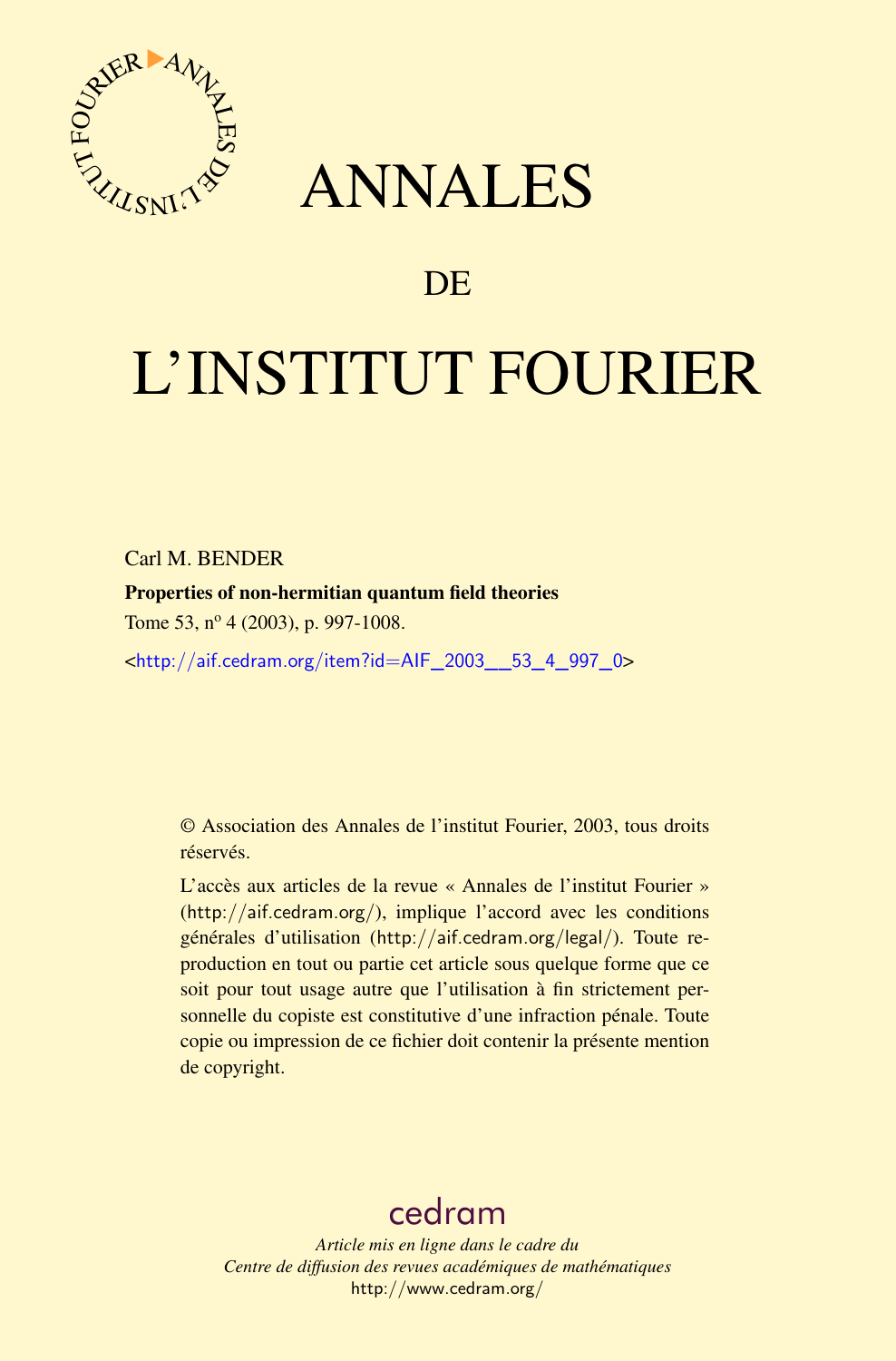Ann. Inst. Fourier, Grenoble 53, 4 (2003), 997-1008

## PROPERTIES OF NON-HERMITIAN QUANTUM FIELD THEORIES

by Carl M. BENDER

## 1. Introduction.

The Hamiltonian of a physical system must embody the continuous symmetries and discrete symmetries of that system. There is little doubt that the continuous symmetry group of the universe is the proper Lorentz group. (The proper Lorentz group contains all those elements of the Lorentz group that are continuously connected to the identity.) This talk addresses the question of what the discrete symmetry of the universe is.

It is clear that the universe is not invariant under the full Lorentz group. Recall that the full Lorentz group is in four distinct parts: (1) the proper Lorentz group; (2) the elements of the proper Lorentz group multiplied by the parity reflection operator  $P$ ; (3) the elements of the proper Lorentz group multiplied by the time reflection operator  $\mathcal{T}$ ; (4) the elements of the proper Lorentz group multiplied by the parity reflection and time reflection operators  $\mathcal{P}T$ . It has been experimentally verified that the universe does not exhibit parity reflection symmetry and it also does not exhibit time reversal symmetry. However, a famous theorem in the subject of quantum field theory (one of the few rigorous theorems in quantum field theory!) known as the  $\mathcal{P}CT$  theorem, states that the universe is invariant under combined space-time reflection and particle-antiparticle interchange [1].

Keywords: CPT - Non-hermitian.

Math. classification: 34B24 - 34B40 - 34L10.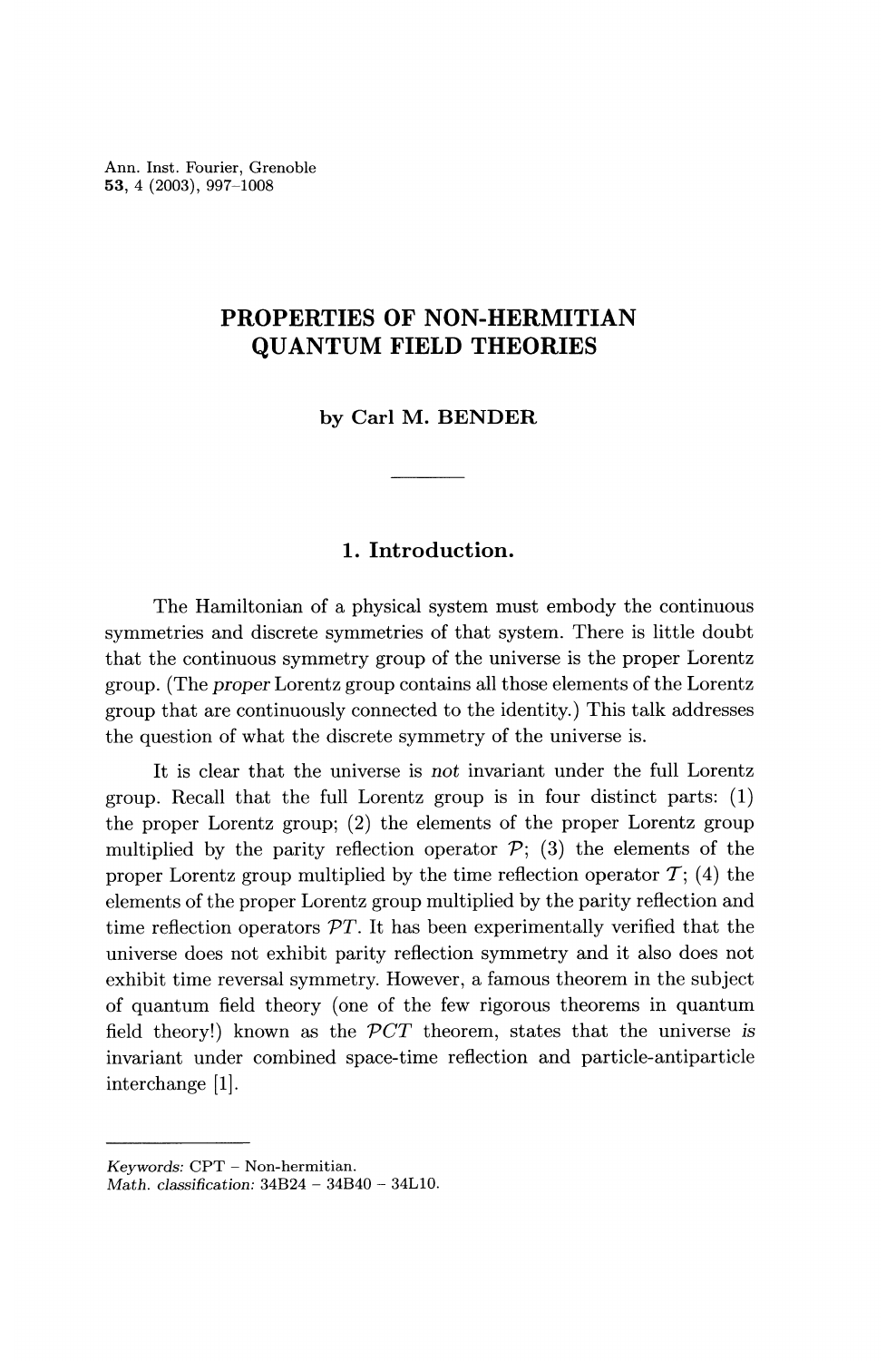#### CARL M. BENDER

The proof of the PCT theorem rests on several crucial assumptions, namely, that the Hamiltonian is Hermitian (so that the spectrum is real) and that the spectrum is bounded below. The existence of a real positive spectrum allows one to extend the Lorentz group to the complex Lorentz group. The complex Lorentz group consists of two, and not four, disconnected parts because in the complex Lorentz group there is a continuous path from the identity to the element  $\mathcal{P}T$  that reflects space-time. Note that  $\mathcal{P}CT$  symmetry is a much weaker condition than Hermiticity; one must assume that  $H = H^{\dagger}$  in order to prove the  $\mathcal{P}CT$ theorem, but we cannot conclude that  $H = H^{\dagger}$  from  $\mathcal{P}CT$  symmetry.

The hypothesis made in this talk is that the discrete symmetry of the universe is  $\mathcal{P}CT$  symmetry. In this talk we only consider quantum theories in which particles are their own antiparticles; thus, we will assume that the symmetry of the universe is space-time reflection, or  $\mathcal{P}T$  symmetry. We argue that space-time reflection symmetry  $(\mathcal{P}T)$  symmetry is a simple and natural physical constraint on the Hamiltonian. Hermiticity symmetry  $H = H^{\dagger}$  is a convenient mathematical condition, but one whose physical justification is remote and obscure. We will see that in many (but not all) cases the assumption of  $\mathcal{P}T$  symmetry leads to a spectrum that is real and positive.

### 2. Origin of the idea.

In the late 1980s I coauthored a series of papers in which a technique was developed for solving nonlinear problems in classical and quantum mechanics and quantum field theory by expanding perturbatively in powers of a parameter that measures the nonlinearity of the problem. To illustrate, let us consider the Thomas-Fermi differential-equation boundary-value problem [2]

(1) 
$$
y''(x) = y^{3/2}/\sqrt{x}, \qquad y(0) = 1, \ y(\infty) = 0.
$$

This is a difficult problem to solve numerically because there are instabilities and there is no analytical solution. Our approach to this problem is to introduce a small parameter  $\epsilon$  in the exponent:

(2) 
$$
y''(x) = y (y/x)^{\epsilon}, \quad y(0) = 1, y(\infty) = 0,
$$

ANNALES DE L'INSTITUT FOURIER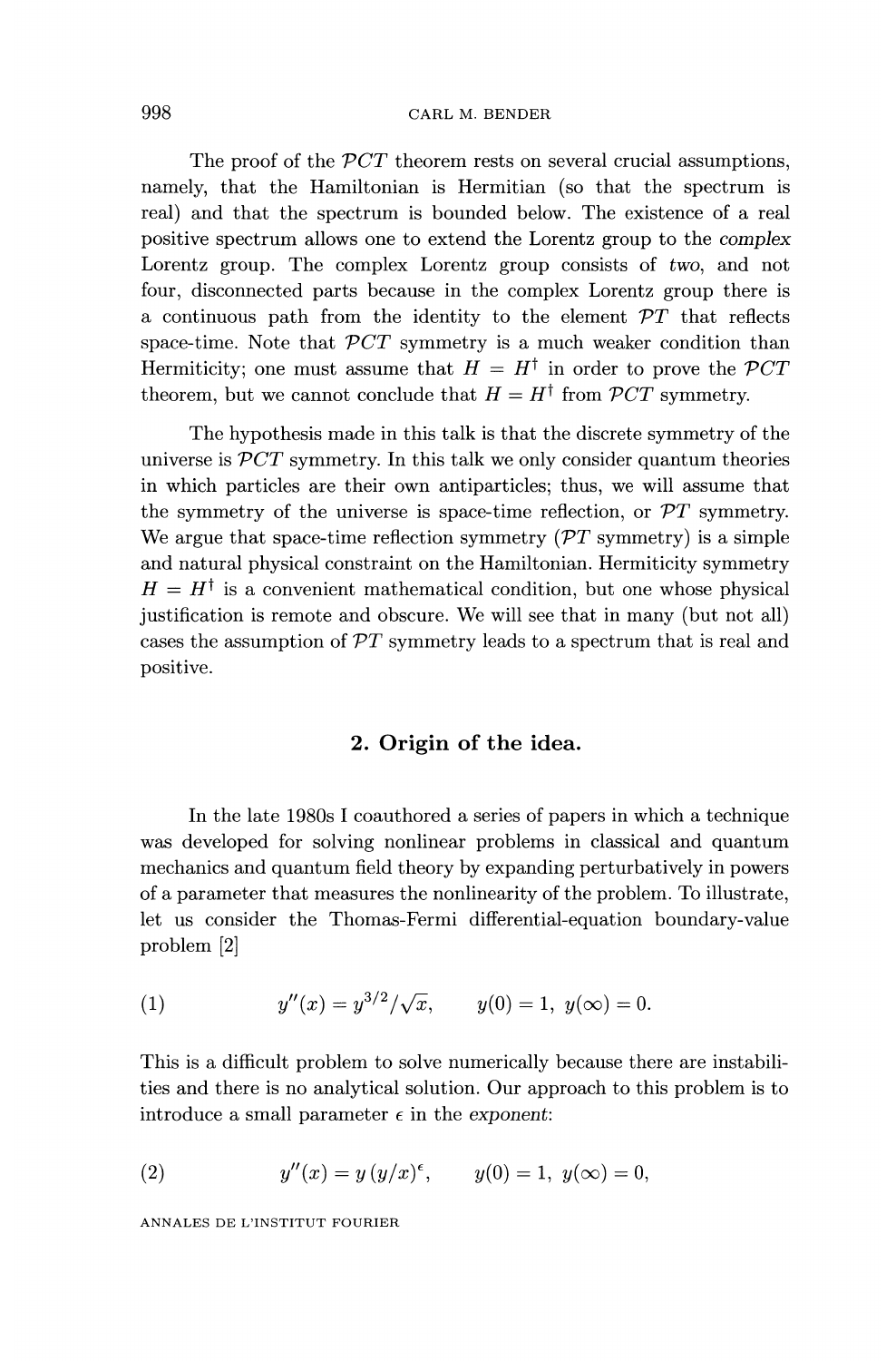and to solve for  $y(x)$  as a series in powers of  $\epsilon$ :

(3) 
$$
y(x) = e^{-x} + \epsilon Y_1(x) + \epsilon^2 Y_2(x) + \epsilon^3 Y_3(x) + \cdots
$$

The advantage of this procedure is that, unlike many perturbation expansions, the perturbation expansion (3) has a nonzero radius of convergence. The solution to the original Thomas-Fermi boundary-value problem is obtained by setting  $\epsilon = 1/2$  in (1) [2].

While I was visiting Saclay, Bessis told to me that he and Zinn-Justin had come across the complex non-Hermitian Hamiltonian

$$
(4) \hspace{3.1em} H = p^2 + ix^3,
$$

whose spectrum appeared to be real and positive. To examine this surprising conjecture we used the perturbation method described above to calculate the eigenvalues of the class of quantum mechanical Hamiltonians

$$
(5) \t\t\t H = p^2 + x^2 (ix)^{\epsilon},
$$

where  $\epsilon$  is a real parameter. Using a variety of analytical and numerical methods we were able to establish with confidence [3], [4] that for the infinite class of Hamiltonians for which  $0 \leq \epsilon$  the entire spectrum of H in (5) is real and positive (see Fig. 1). The Hamiltonian (4) considered by Bessis and Zinn-Justin is a special case corresponding to  $\epsilon = 1$ . This class of Hamiltonians includes the interesting special case  $\epsilon=2$  for which  $H = p<sup>2</sup> - x<sup>4</sup>$ . It is most surprising that the spectrum of this Hamiltonian is real and positive even though it contains a wrong-sign potential.

These quantum mechanical models can be immediately extended to quantum field theory. For example, in a  $-x^4$  theory the expectation value  $\langle x \rangle$  is not zero. The corresponding result for a  $-g\phi^4$  quantum field theory in D-dimensional Euclidean space is that the one-point Green's function  $G_1 = \langle \phi \rangle$  is also nonzero. This finding may allow us to construct new models for the Higgs boson. We also examine bound states in a  $-g\phi^4$  quantum field theory.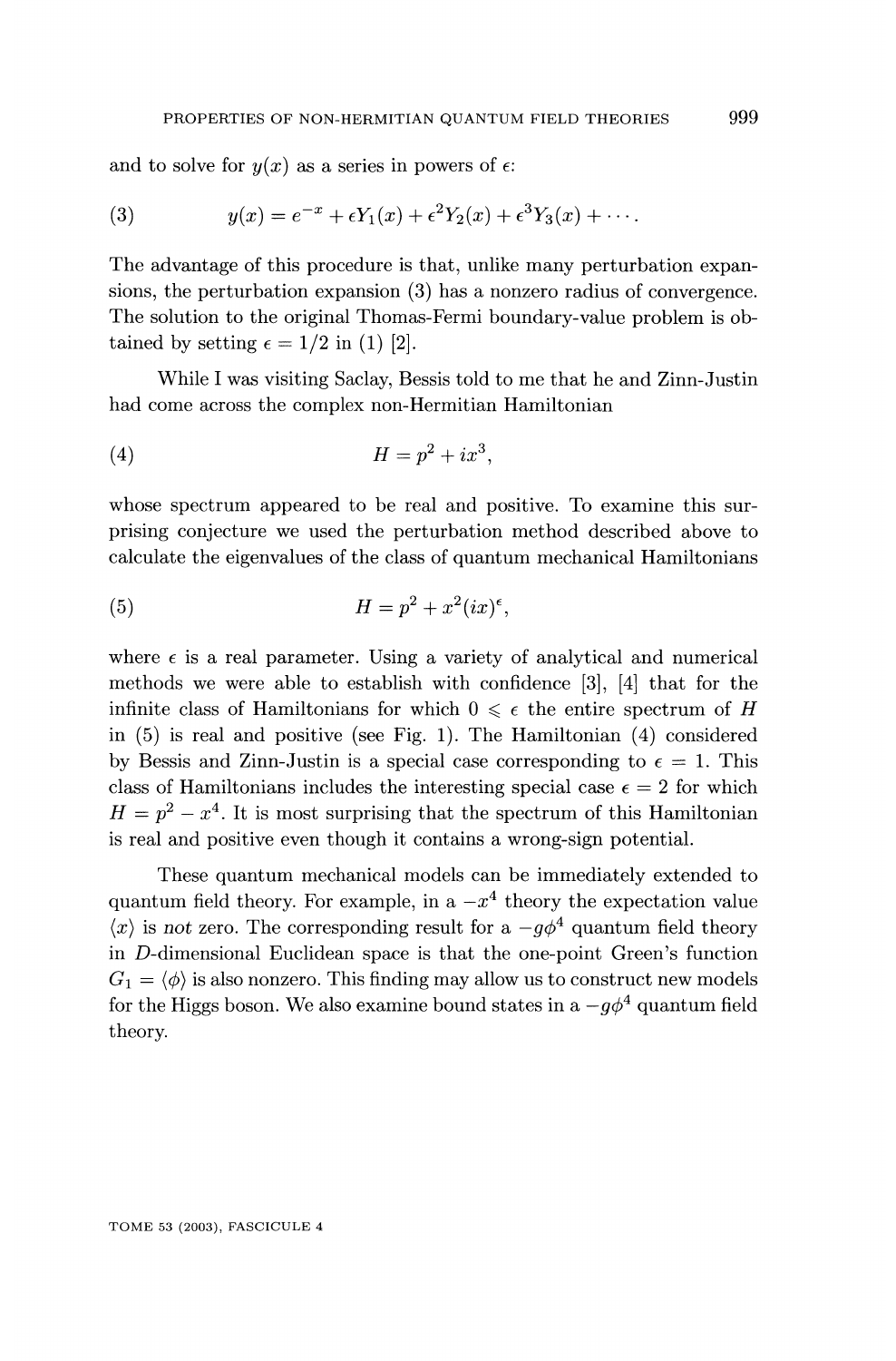

Figure 1. Energy levels of the Hamiltonian  $H = p^2 + x^2 (ix)^{\epsilon}$  as a function of the parameter  $\epsilon$ . There are three regions: When  $\epsilon \geqslant 0$ , the spectrum is real and positive and the energy levels rise with increasing  $\epsilon$ . The lower bound of this region,  $\epsilon = 0$ , corresponds to the harmonic oscillator, whose energy levels are  $E_n = 2n + 1$ . When  $-1 < \epsilon < 0$ , there are a finite number of real positive eigenvalues and an infinite number of complex conjugate pairs of eigenvalues. As  $\epsilon$  decreases from 0 to -1, the number of real eigenvalues decreases; when  $\epsilon \leq -0.57793$ , the only real eigenvalue is the groundstate energy. As  $\epsilon$  approaches  $-1^+$ , the ground-state energy diverges. For  $\epsilon \leq -1$  there are no real eigenvalues.

#### 3. Positive spectrum for wrong sign potentials.

The spectrum shown in Figure 1 depends crucially on the boundary conditions for the Hamiltonian in (5). For example, let us consider the case  $\epsilon=2$  for which the Hamiltonian is

$$
(6) \hspace{3.1em} H = p^2 - gx^4,
$$

where we have inserted a coupling constant  $q > 0$ . There are several ways to obtain the Hamiltonian H in (6). One way is to substitute  $g = |g|e^{i\theta}$  into the Hamiltonian  $H = p^2 + qx^4$  and to rotate from  $\theta = 0$  to  $\theta = \pi$ . Under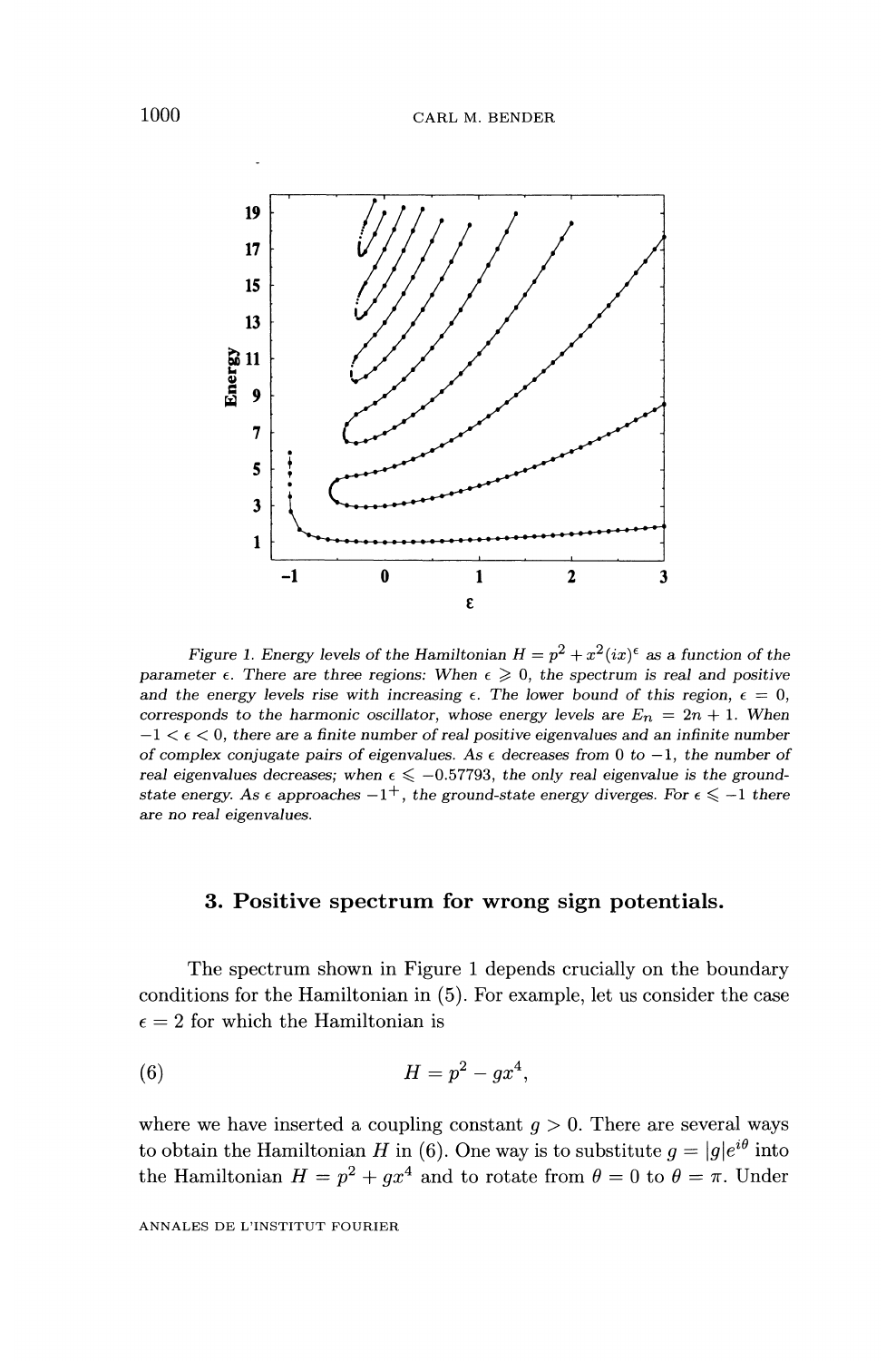this rotation, the ground-state energy  $E_0(q)$  becomes complex. Evidently,  $E_0(q)$  is real and positive when  $q > 0$  and complex when  $q < 0$ .<sup>(1)</sup> One can also obtain (6) as the limit of the Hamiltonian  $H = p^2 + qx^2(ix)^{\epsilon}$  as  $\epsilon$ : 0  $\rightarrow$  2. Having studied Hamiltonians like that in (6) in great detail, we and others have shown that for  $\epsilon \geq 0$  the spectra of such Hamiltonians are real, positive, and discrete. The spectrum of the limiting Hamiltonian (6) obtained in this manner is similar to that of the Hamiltonian  $H = p^2 + qx^4$  $(q > 0)$ ; it is entirely real, positive, and discrete. Very recently, the reality and positivity of the spectra have been established rigorously [5].

How can one Hamiltonian (6) possess two different spectra? The answer lies in the boundary conditions satisfied by the eigenfunctions  $\psi_n(x)$ . In the first case, in which  $\theta = \arg q$  is rotated from 0 to  $\pi$ ,  $\psi_n(x)$  vanishes in the complex-x plane as  $|x| \to \infty$  inside the wedges  $-\pi/3 < \arg x < 0$  and  $-4\pi/3 < \arg x < -\pi$ . In the second case, in which  $\alpha$ runs from 0 to 2,  $\psi_n(x)$  vanishes in the complex-x plane as  $|x| \to \infty$  inside the wedges  $-\pi/3 < \arg x < 0$  and  $-\pi < \arg x < -2\pi/3$ . In this case the boundary conditions hold in wedges that are symmetric with respect to the imaginary axis; these boundary conditions enforce the  $\mathcal PT$  symmetry of  $H$ and account for the reality of the spectrum.

#### 4. One-point Green's function  $G_1$ .

There is another striking difference between the two theories corresponding to H in (6). The one-point Green's function  $G_1(g)$  is given by

(7) 
$$
G_1(g) = \langle 0|x|0\rangle/\langle 0|0\rangle \equiv \int_C dx \, x \psi_0^2(x) \bigg/ \int_C dx \, \psi_0^2(x),
$$

where  $C$  is a contour that lies in the asymptotic wedges described above. The value of  $G_1(g)$  for H in (6) depends on the limiting process by which we obtain H. If we substitute  $g = g_0 e^{i\theta}$  into the Hamiltonian  $H = p^2 + gx^4$  and rotate from  $\theta = 0$  to  $\theta = \pi$ , we get  $G_1(g) = 0$  for all g on the semicircle in the complex-g plane. Thus, this rotation in the complex-g plane preserves parity symmetry  $(x \to -x)$ . However, if we define H in (6) by using the

<sup>&</sup>lt;sup>(1)</sup> Rotating from  $\theta = 0$  to  $\theta = -\pi$ , we obtain the same Hamiltonian as in (6) but the spectrum is the complex conjugate of the spectrum obtained when we rotate from  $\theta = 0$  to  $\theta = \pi$ .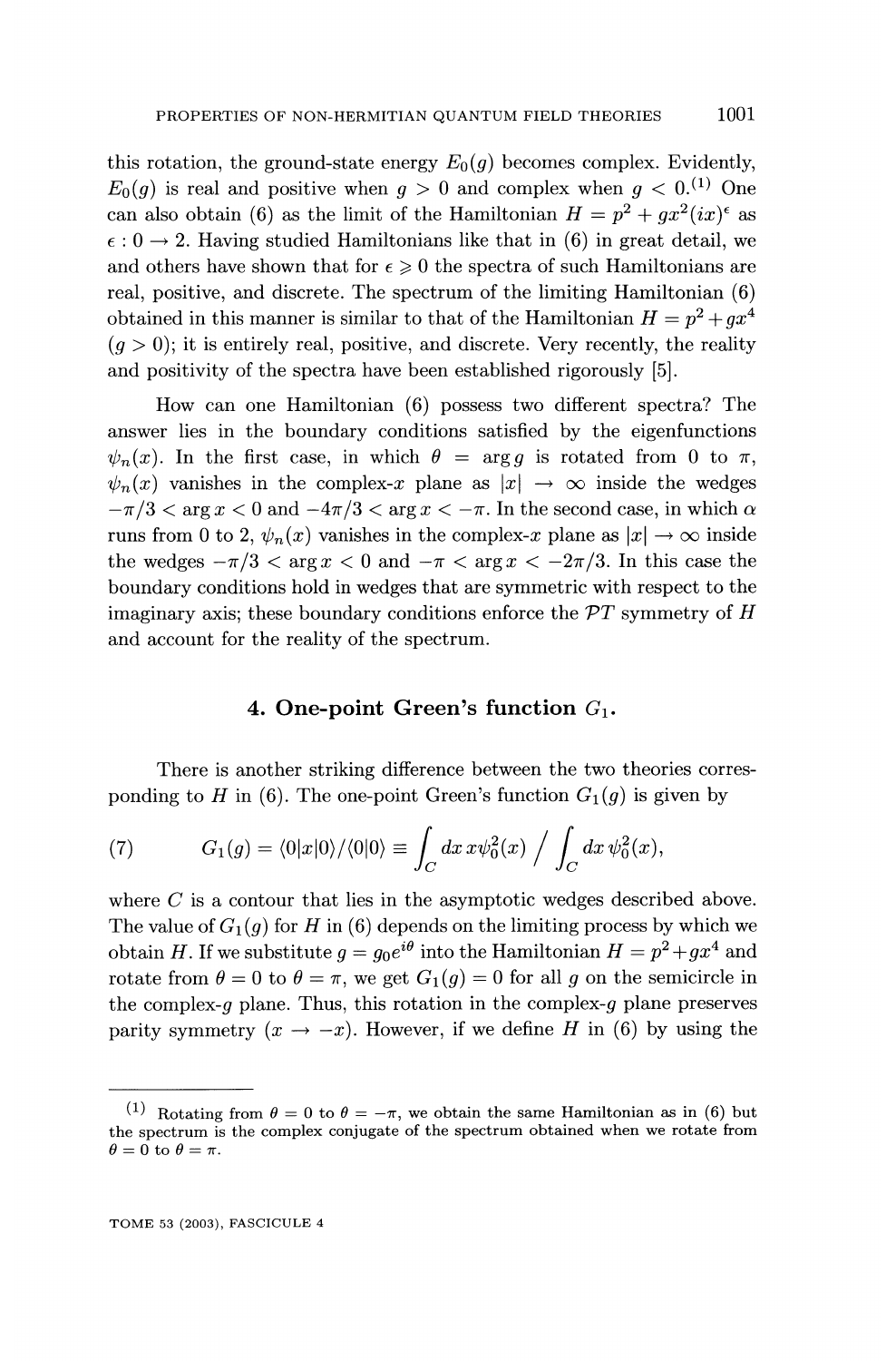Hamiltonian  $H = p^2 + qx^2(ix)^{\epsilon}$  and allowing  $\epsilon$  run from 0 to 2, we find that  $G_1(q) \neq 0$ . Indeed,  $G_1(q) \neq 0$  for all values of  $\epsilon > 0$ . Thus, in this theory PT symmetry (reflection about the imaginary axis,  $x \to -x^*$ ) is preserved, but parity symmetry is permanently broken.

These two different results for  $G_1(g)$  emphasize the importance of the boundary conditions in the integrals in (7) for determining the onepoint Green's function. We are concerned in this talk with the theory that preserves  $\mathcal{P}T$  symmetry. In this theory the energy spectrum is real and positive and  $G_1(g)$  is nonzero.

We have extended these quantum-mechanical arguments to the quantum field theory whose D-dimensional Euclidean space Lagrangian is

(8) 
$$
\mathcal{L} = (\nabla \phi)^2 / 2 + m^2 \phi^2 / 2 - g \phi^4 / 4.
$$

What is remarkable about this "wrong-sign" field theory is that, when it is obtained using the  $PT$ -symmetric limit, the energy spectrum is real and positive, and the one-point Green's function is nonzero. Furthermore, the field theory is renormalizable, and in four dimensions is asymptotically free (and thus nontrivial). Based on these features of the theory, we believe that the theory may provide a useful setting to describe the Higgs particle.

The one-point Green's function  $G_1$  is a complex functional integral in Euclidean space:  $G_1 = \int_C D\phi \phi(0)e^{-L[\phi]}/\int_C D\phi e^{-L[\phi]}$ . Here,  $L[\phi] =$  $\int d^D x \mathcal{L}$  and C is a contour in the complex- $\phi$  plane defined as follows: Functional integrals are infinite products of ordinary integrals, one integral for each lattice point in Euclidean space. For these ordinary integrals the contour of integration must lie within 45° wedges that lie in the lower-half plane and are centered about  $-45^{\circ}$  and  $-135^{\circ}$ . In D-dimensional space we use  $\epsilon = gm^{D-4}/4$  to represent the dimensionless coupling constant. The small- $\epsilon$  asymptotic behavior of  $G_1$  is determined by a soliton (not an instanton). In general,  $G_1$  has a negative imaginary value:

$$
(9) D = 0: G_1 \sim -\frac{i}{m} 2^{-1/2} \epsilon^{-1/2} e^{-1/\epsilon} \quad (\epsilon \to 0^+);
$$
  

$$
D = 1: G_1 \sim -\frac{i}{\sqrt{m}} 16\sqrt{\pi e} (2/\epsilon)^{2/3} e^{-16/(3\epsilon)} 3^{-1/6} / \Gamma^2(1/3) \quad (\epsilon \to 0^+)
$$

In dimension  $D, G_1 \sim e^{-4\Lambda[D]/\epsilon}$  as  $\epsilon \to 0^+$ , where  $\Lambda[D]$  is determined by a spherically symmetric soliton. Numerical values of  $\Lambda[D]$  for  $0 \leq D \leq 4$  are given in Ref. [6].

ANNALES DE L'INSTITUT FOURIER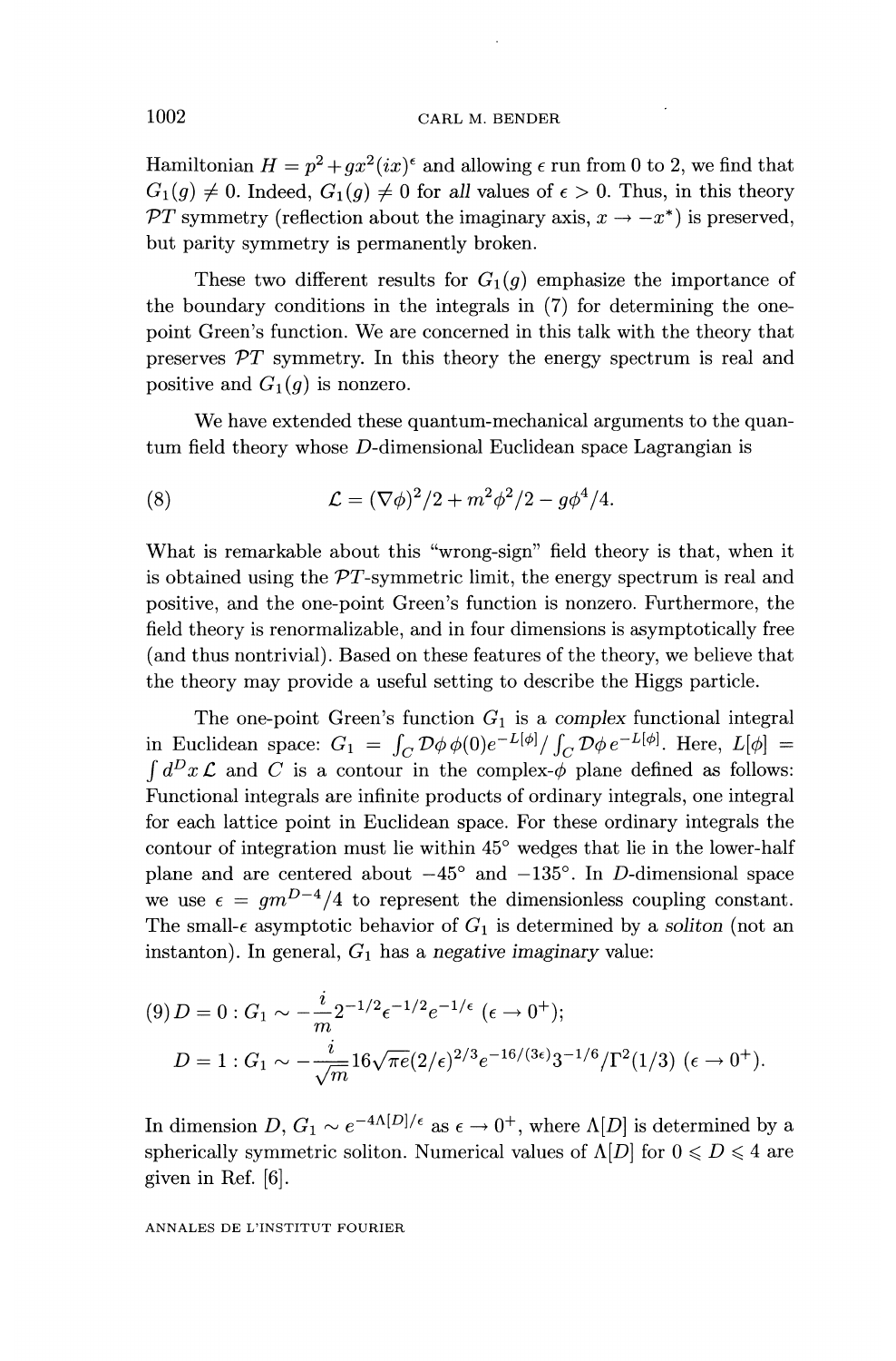#### 5. Bound states.

A significant difference between the conventional Lagrangian

(10) 
$$
\mathcal{L} = (\nabla \phi)^2 / 2 + m^2 \phi^2 / 2 + g \phi^4 / 4
$$

and the  $\mathcal{P}T$ -symmetric Lagrangian (8) is that when q is sufficiently small, the PT-symmetric theory possesses bound states while the conventional theory does not. These bound states persist in the non-Hermitian  $\mathcal{P}T$ symmetric  $-a\phi^4$  quantum field theory for all dimensions  $0 \le D < 3$  but are not present in the conventional Hermitian  $q\phi^4$  field theory.

We calculate the bound-state energies perturbatively. For the conventional Lagrangian (10) in one dimension (the anharmonic oscillator) the perturbation series for the kth energy level  $E_k$  begins

(11) 
$$
E_k \sim m[k+1/2+3(2k^2+2k+1)\epsilon/4+O(\epsilon^2)] \quad (\epsilon \to 0^+),
$$

where  $\epsilon = g/(4m^3)$ . The renormalized mass M is the first excitation above the ground state:

(12) 
$$
M \equiv E_1 - E_0 \sim m[1 + 3\epsilon + \mathcal{O}(\epsilon^2)] \text{ as } \epsilon \to 0^+.
$$

To determine if the two-particle state is bound, we examine the second excitation above the ground state. We define  $B_2 \equiv E_2 - E_0 \sim m$  $[2 + 9\epsilon + O(\epsilon^2)]$  as  $\epsilon \to 0^+$ . If  $B_2 < 2M$ , then a two-particle bound state exists and the (negative) binding energy is  $B_2 - 2M$ . If  $B_2 > 2M$ , then the second excitation above the vacuum is interpreted as an unbound twoparticle state. In the small-coupling regime, where perturbation theory is valid, the conventional anharmonic oscillator does not possess a bound state. Indeed, using WKB, variational methods, or numerical calculations one can show that there is no two-particle bound state for any  $g > 0$ . Thus, the  $qx^4$  interaction represents a repulsive force.<sup>(2)</sup>

 $^{(2)}$  In general, a repulsive force in a quantum field theory is represented by an energy dependence in which the energy of a two-particle state decreases with separation. The conventional anharmonic oscillator Hamiltonian corresponds to a field theory in one nature of the force is understood to mean that the energy  $B_2$  needed to create two particles at a given time is more than twice the energy M needed to create one particle.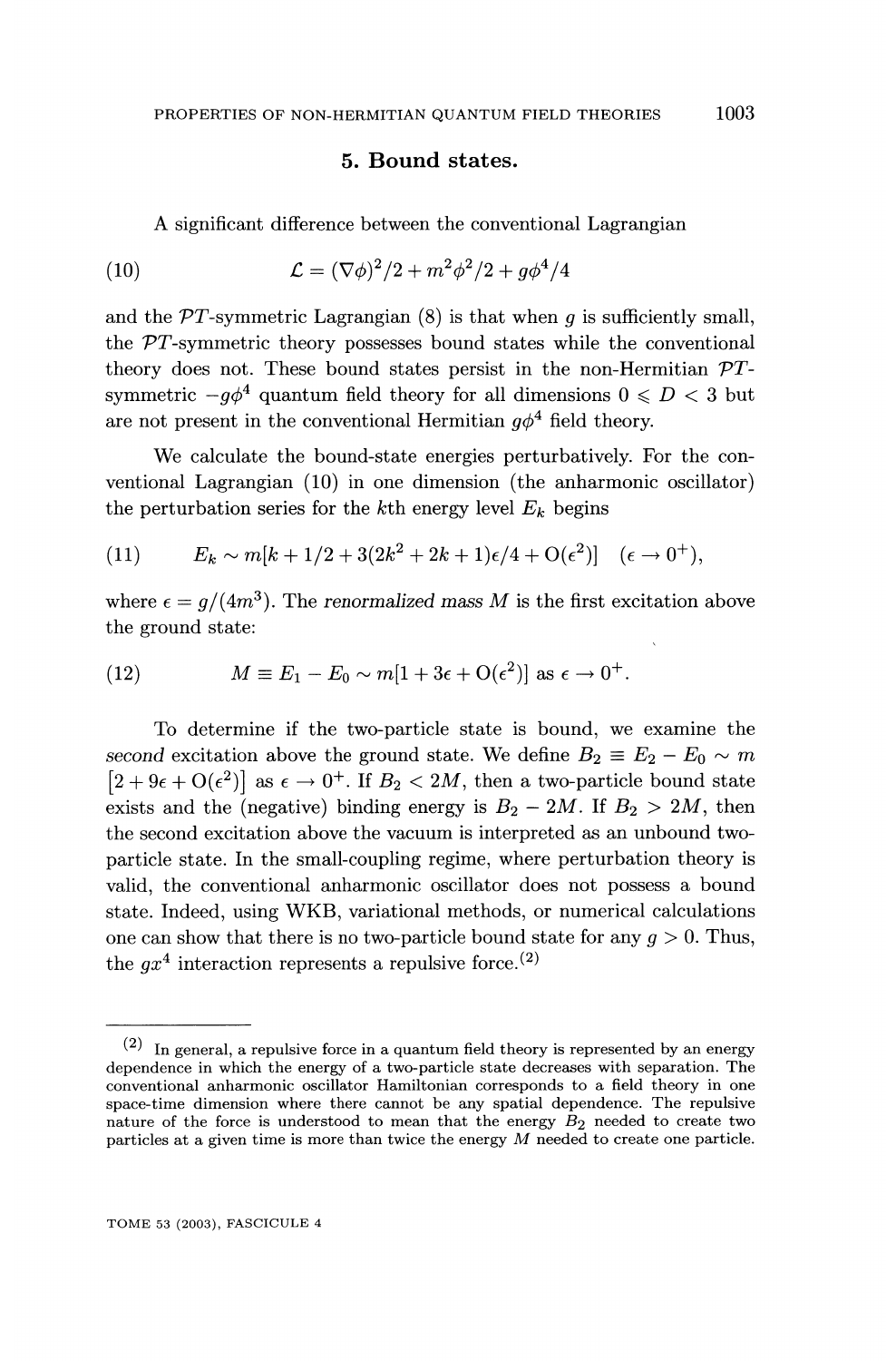#### CARL M. BENDER

We obtain the perturbation series for  $L$  in  $(8)$  from the perturbation series for the conventional theory by replacing  $\epsilon$  with  $-\epsilon$ . Thus, while the conventional anharmonic oscillator does not possess a two-particle bound state, the PT-symmetric oscillator does indeed possess such a state. We give the binding energy of this state in units of the renormalized mass  $M$ and we define the dimensionless binding energy  $\Delta_2$  by

(13) 
$$
\Delta_2 \equiv (B_2 - 2M)/M \sim -3\epsilon + O(\epsilon^2) \qquad (\epsilon \to 0^+).
$$

This bound state evaporates when  $\epsilon$  increases beyond  $\epsilon = 0.0465...$  As  $\epsilon$ continues to grow,  $\Delta_2$  reaches a maximum of 0.427 at  $\epsilon = 0.13$  and then approaches 0.28 as  $\epsilon \to \infty$ .

In the PT-symmetric anharmonic oscillator, there are not only twoparticle bound states for small coupling constant but also k-particle bound states for all  $k \ge 2$ . The dimensionless binding energies are  $\Delta_k \equiv (B_k (kM)/M \sim -3k(k-1)\epsilon/2 + O(\epsilon^2)$  as  $\epsilon \to 0+$ . Since the coefficient of  $\epsilon$  is negative, the dimensionless binding energy becomes negative as  $\epsilon$  increases from 0, and there is a  $k$ -particle bound state. The higher  $k$ -particle bound states cease to be bound for smaller values of  $\epsilon$ ; the binding energies  $\Delta_3$ ,  $\Delta_4$ ,  $\Delta_5$ , and  $\Delta_6$  become positive as  $\epsilon$  increases past 0.039, 0.034, 0.030, and 0.027 [7].

Figure 2 shows that for any value of  $\epsilon$  there are always a finite number of bound states and an infinite number of unbound states. The number of bound states decreases with increasing  $\epsilon$  until there are no bound states at all. Observe that there is a range of  $\epsilon$  for which there are only two- and three-particle bound states. This situation is analogous to the physical world in which one observes only states of two and three bound quarks. In this range of  $\epsilon$  if one has an initial state containing a number of particles (renormalized masses), these particles will clump together into bound states, releasing energy in the process. Depending on the value of  $\epsilon$ , the final state will consist either of two- or of three-particle bound states, whichever is energetically favored. Note also that there is a special value of  $\epsilon$ for which two- and three-particle bound states can exist in thermodynamic equilibrium.

These results generalize from quantum mechanics to the D-dimensional PT-symmetric  $-q\phi^4$  quantum field theory. There exists a bound state because to leading order in the dimensionless coupling constant  $\epsilon$  the binding energy becomes negative as  $\epsilon$  increases from 0. We calculate the bound-state energy by summing all "sausage-link" graphs and identifying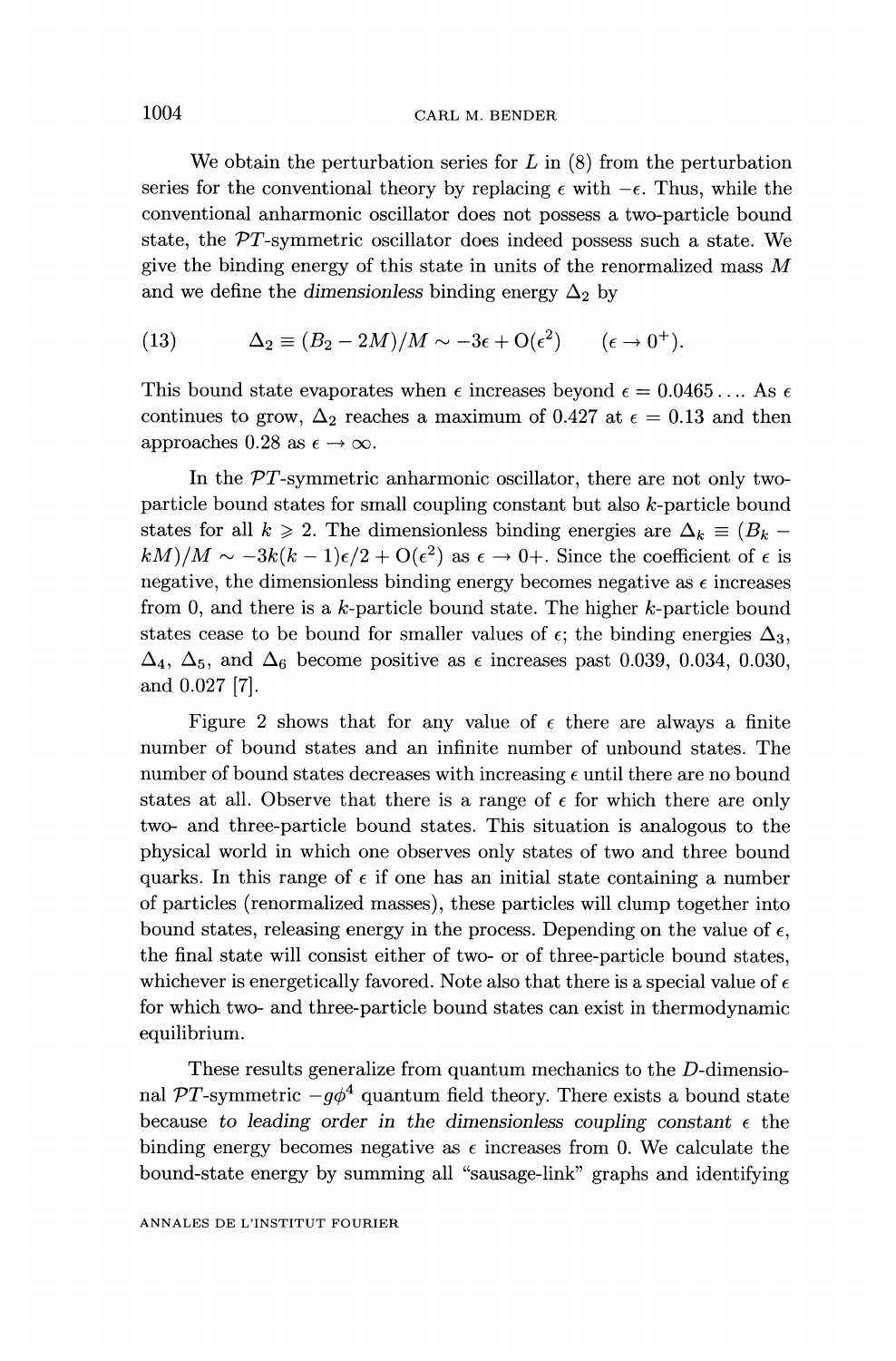

Figure 2. Dimensionless binding energies  $\Delta_2$ ,  $\Delta_3$ ,  $\Delta_4$ ,  $\Delta_5$ , and  $\Delta_6$  for the twoparticle, three-particle, four-particle, five-particle, and six-particle bound states plotted as functions of the dimensionless coupling constant  $\epsilon$ . Note that the multiparticle bound states cease to be bound as  $\epsilon$  increases past 0.0465, 0.039, 0.034, 0.030, and 0.027.

the bound-state pole. The dimensionless binding energy to leading order in  $\epsilon$  is

(14) 
$$
\Delta_2 \sim -(4\pi)^{(D-1)/(D-3)}[3\Gamma(3/2-D/2)]^{2/(3-D)}\epsilon^{2/(3-D)},
$$

which reduces to (13) at  $D = 1$ . Equation (14) holds for  $0 \le D < 3$ because we have performed mass renormalization (but not wave function or coupling-constant renormalization).

Let us compare a  $g\phi^3$  theory with a  $g\phi^4$  theory: A  $g\phi^3$  theory represents an attractive force. The bound states that arise as a consequence of this force can be found by using the Bethe-Salpeter equation. However, the  $q\phi^3$  field theory is unacceptable because the spectrum is not bounded below. If we replace  $q$  by  $iq$ , the spectrum becomes real and positive, but the force becomes repulsive and there are no bound states. The same is true for a two-scalar theory with interaction of the form  $ig\phi^2\chi$  [8]. This latter theory is an acceptable model of scalar electrodynamics, but has no analog of positronium.

TOME 53 (2003), FASCICULE 4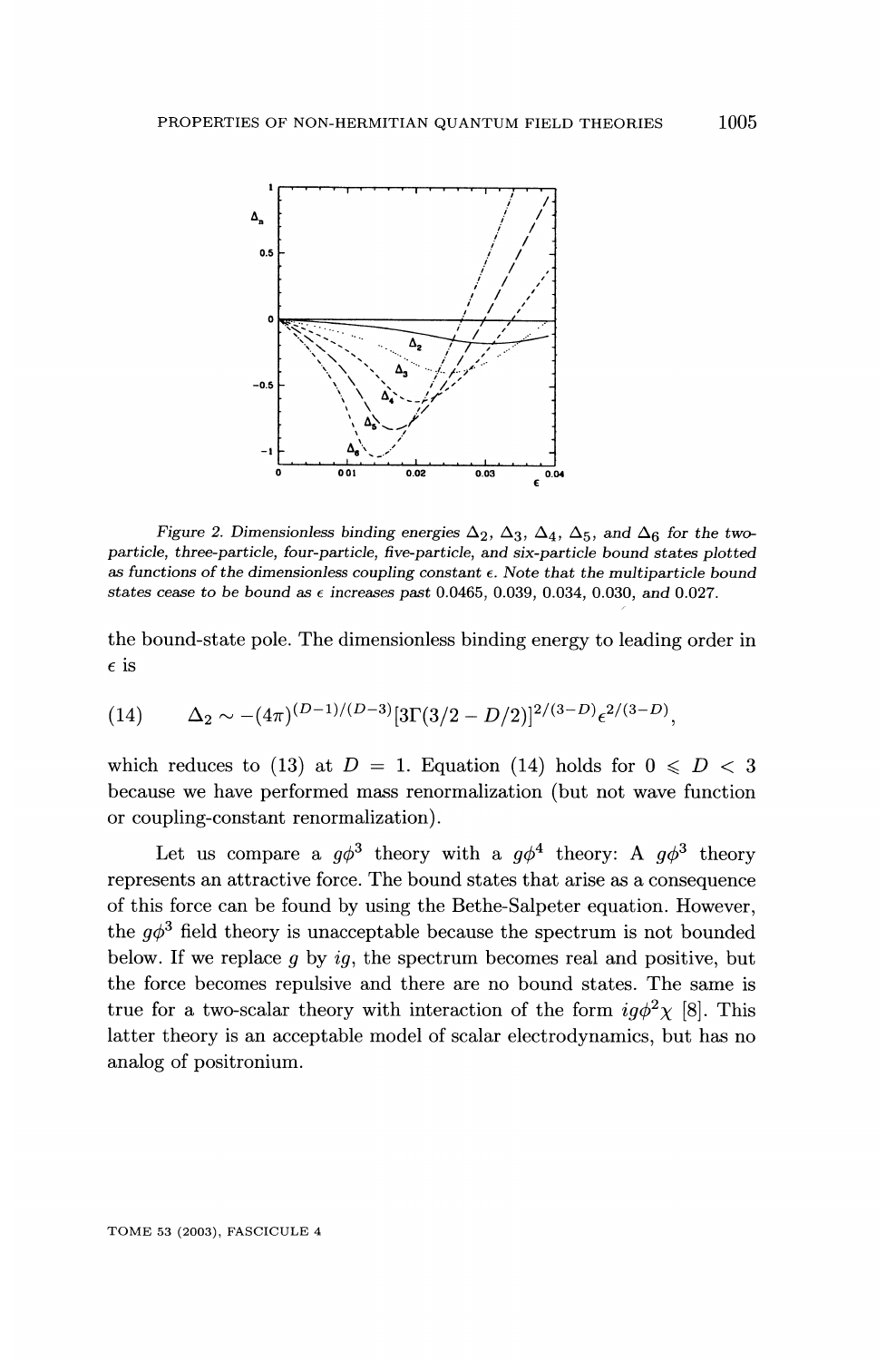#### 6. Two-point Green's function.

There are many other quantum field-theoretic results. For example, we have just completed a study of the two-point Green's function in quantum field theory [9]. A byproduct of this research shows that in a  $PT$ -symmetric quantum theory the eigenstates of the Hamiltonian are complete.

#### 7. New results.

I conclude by reporting a major breakthrough in  $PT$ -symmetric quantum theory [10]. Subsequent to the presentation of this talk we have now been able to establish that  $\mathcal{P}T$ -symmetric quantum mechanics has an inner product that is associated with a positive-definite norm. Thus, a  $PT$ -symmetric quantum theory is a fully consistent, unitary, probabilistic, physical quantum mechanical theory. We have found that every  $\mathcal{P}T$ symmetric Hamiltonian has a symmetry  $\mathcal C$  that has until now not been discovered. The linear operator  $C$  commutes with the  $\mathcal{P}T$  operator and also with the Hamiltonian H. Also,  $C^2 = 1$ , so the eigenvalues of C are  $\pm 1$ . The positive-definite inner product is taken with respect to the CPT operator.

In summary, we have generalized the condition of Hermiticity in quantum mechanics to the statement of  $\mathcal{C}PT$  invariance. In effect we have established the converse of the  $\mathcal{C}PT$  theorem. If we assume that the Hamiltonian is symmetric and possesses space-time reflection symmetry, and that this symmetry is not spontaneously broken, then the Hamiltonian is Hermitian with respect to  $\mathcal{C}PT$  conjugation. In effect, we are replacing the usual mathematical condition of Hermiticity, whose physical content is questionable, by the physical condition of space-time symmetry. This symmetry ensures the reality of the spectrum of the Hamiltonian in complex quantum theories.

Conventional Hermitian Hamiltonians and PT-symmetric Hamiltonians have two important features in common, namely, symmetry and evendimensionality. When a conventional Hermitian theory is formulated in real Hilbert space, Hamiltonians are required to be symmetric because they represent physical observables. In  $\mathcal{P}T$ -symmetric quantum theory we are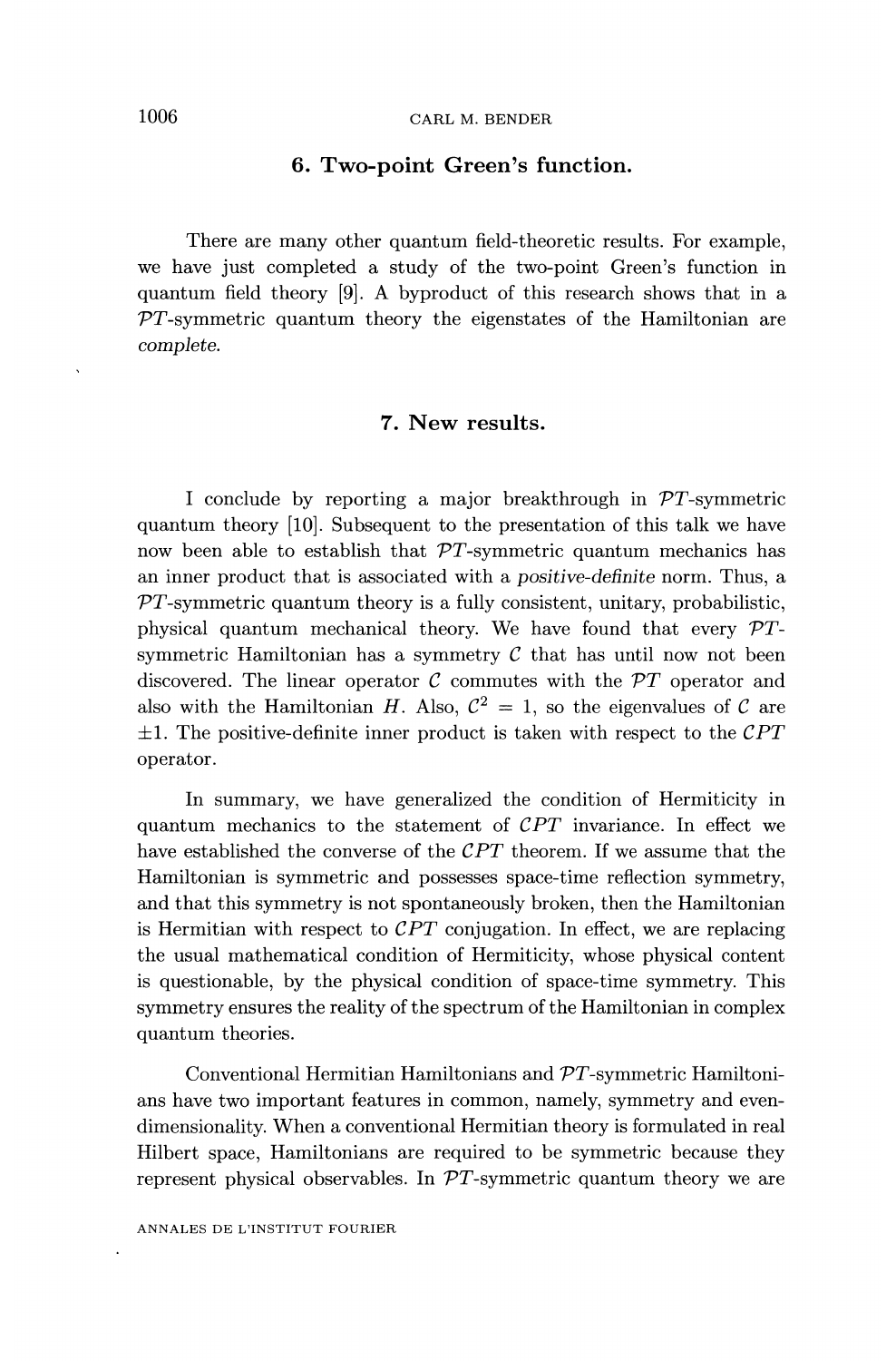extending this real formulation of quantum mechanics into the complex domain. However, we must retain the symmetry of Hamiltonians for the same reason as in conventional theory. Also, in the real formulation of quantum theory the dimensionality of the Hilbert space must be even. This is necessary in order to introduce a complex structure in the real Hilbert space. In the present theory we require the introduction of the  $\mathcal{C}PT$  structure. From a physical point of view this is because half of the eigenstates  $-$  those having negative  $\mathcal{P}T$  norm — might be interpreted as states representing antiparticles. Therefore, for each particle state there is a corresponding antiparticle state. These two states are always formed pairwise, in the sense that when  $\mathcal{P}T$  symmetry is spontaneously broken, corresponding pairs of eigenstates and eigenvalues become complex conjugates of one another. This is because the secular equation for a  $\mathcal{P}T$  symmetric Hamiltonian is always real [11].

In a conventional Hermitian quantum field theory the operators  $\mathcal C$ and  $P$  commute, but in a  $PT$ -symmetric quantum field theory these operators do not commute. As a consequence, it is not necessarily true that particles and antiparticles have the same energy eigenvalues. Recall that the condition of space-time reflection symmetry is weaker than the condition of Hermiticity, and therefore it is possible to consider new kinds of quantum field theories, whose self-interaction potential are, for example,  $iq\phi^3$  or  $-q\phi^4$ , that have previously been thought to be unacceptable. A plausible signal of one of these new theories would be the observation of a particle and its corresponding antiparticle having different masses.

#### BIBLIOGRAPHY

- [1] R. F. STREATER and A. S. WIGHTMAN, 1964 PCT, Spin & Statistics and all that, New York, Benjamin.
- [2] C. M. BENDER, K. A. MILTON, S. S. PINSKY, and L. M. SIMMONS Jr., A New Perturbative Approach to Nonlinear Problems, J. Math. Phys., 30 (1989), 1447- 1455.
- [3] C. M. BENDER and S. BOETTCHER, Real Spectra in Non-Hermitian hamiltonians Having PT Symmetry, Phys. Rev. Lett., 80 (1998), 5243-5246.
- [4] C. M. BENDER, S. BOETTCHER and P. N. MEISINGER, PT-Symmetric Quantum Mechanics, J. Math. Phys., 40 (1999), 2201-2229; see also F. PHAM and E. DELABAERE, Eigenvalues of complex Hamiltonians with PT-symmetry, Phys. Lett. A, 250 (1998), 29-32.
- [5] P. DOREY, C. DUNNING and R. TATEO, The ODE/IM correspondence and PTsymmetric quantum mechanics, J. Phys. A, Math. Gen. 34 L391-L400 and 34 5679-5704; see also K. C. SHIN, On the reality of the eigenvalues for a class of PT-symmetric oscillators, Comm. Math. Phys., 229 (2002), 543-564.